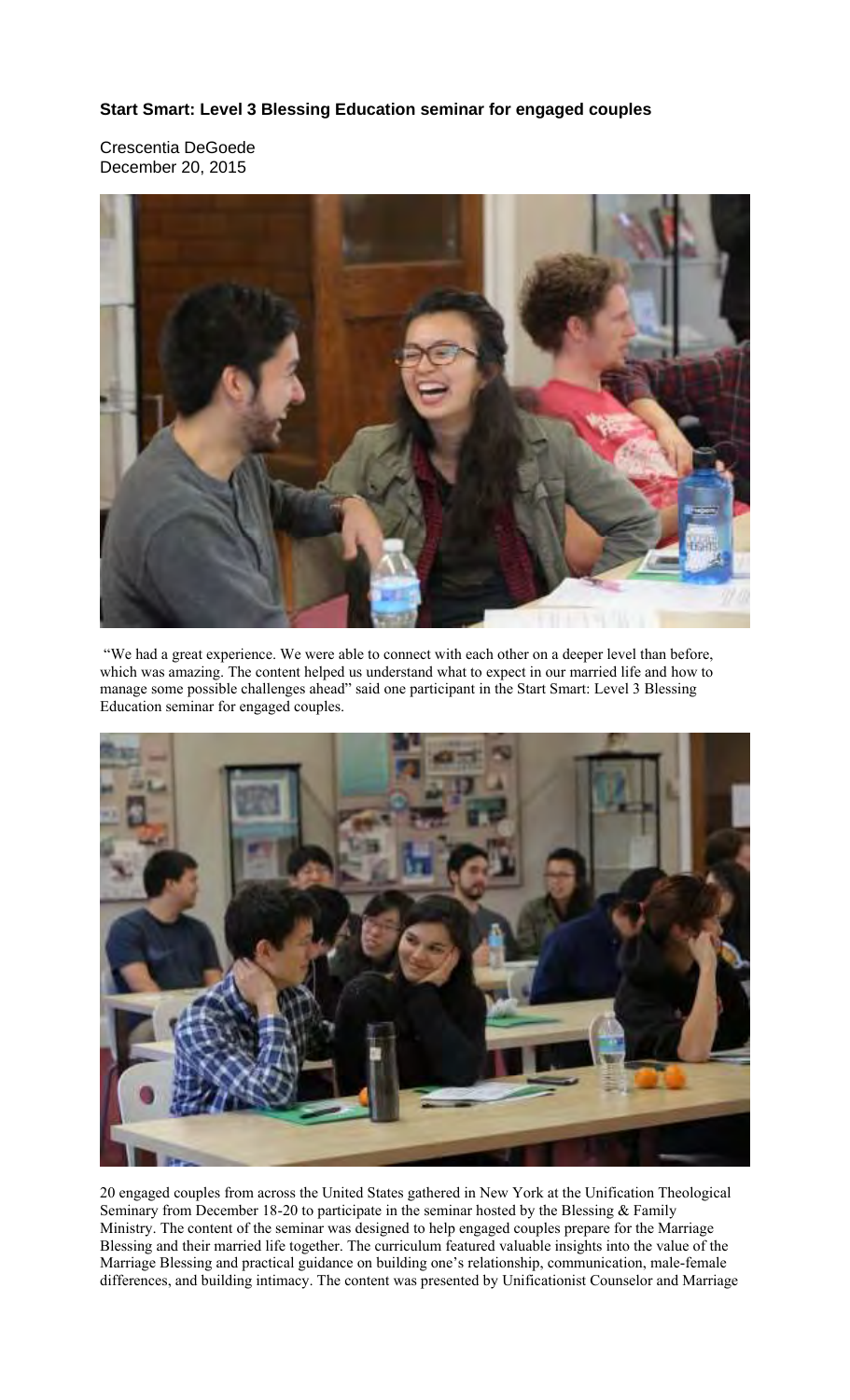Educator, John Williams, and Marriage Educator and Relationship Coach, Debby Gullery.

On Saturday night, two Blessed Couples candidly shared their experience with the Marriage Blessing and married life. Branch and Naria Gaarder shared about the first few years of marriage, and then Victor and Andria Quesada shared about the growth of their love and connection over the years.

"It was a wonderful experience" said several of the couples. Much joy, laughter, and insights were shared between the couples and between the other participants throughout the weekend.



## **Here's What Some Participants Had to Say**

"This workshop was very useful for me. Being here together with my match was essential for me because I had so many questions that came up and just being here together with her made the experience very fulfilling."

 "It was an engaging and fun weekend experience with my match. The atmosphere was great because everyone was also a couple. I really liked that. It made me feel like I was connected to something bigger."



"The workshop was great. The information given was useful, applicable, and relevant, and I had a lot of fun learning it and experiencing it all with my fiancé."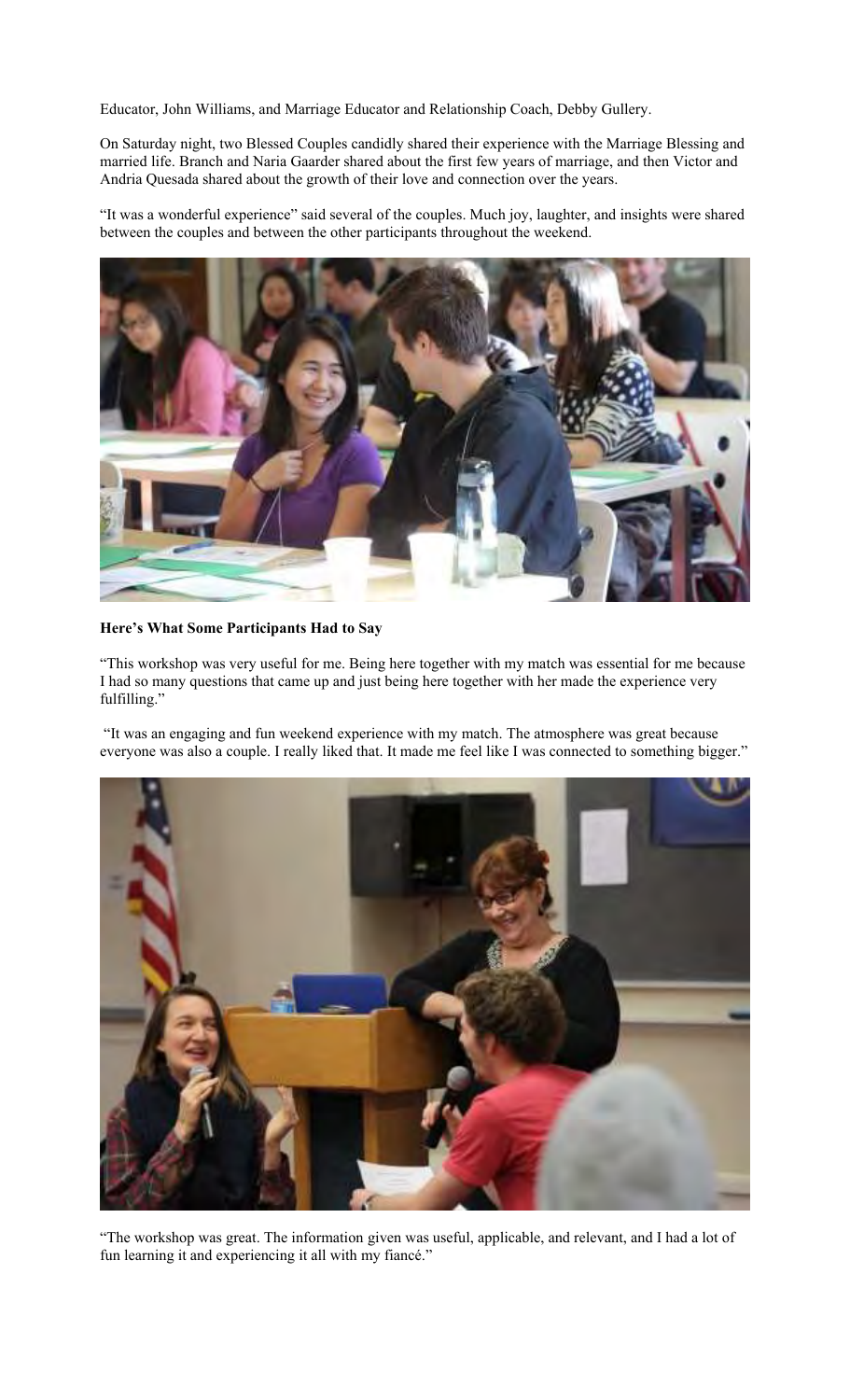

"I really enjoyed this Level 3 Blessing Workshop. It was really nice to meet different couples going through the same things and to develop a deeper relationship with my spouse."



"This was great. Initially, I felt that I would have already heard everything at some point in the past, that the requirement for the Blessing was arbitrary, and that I could spend the time and travel money on something better. But I had a life-changing time. I loved the talks, and I loved spending time with other soon-to-be couples. I feel revitalized in both my relationship with my fiancé and my faith in the Unification Church."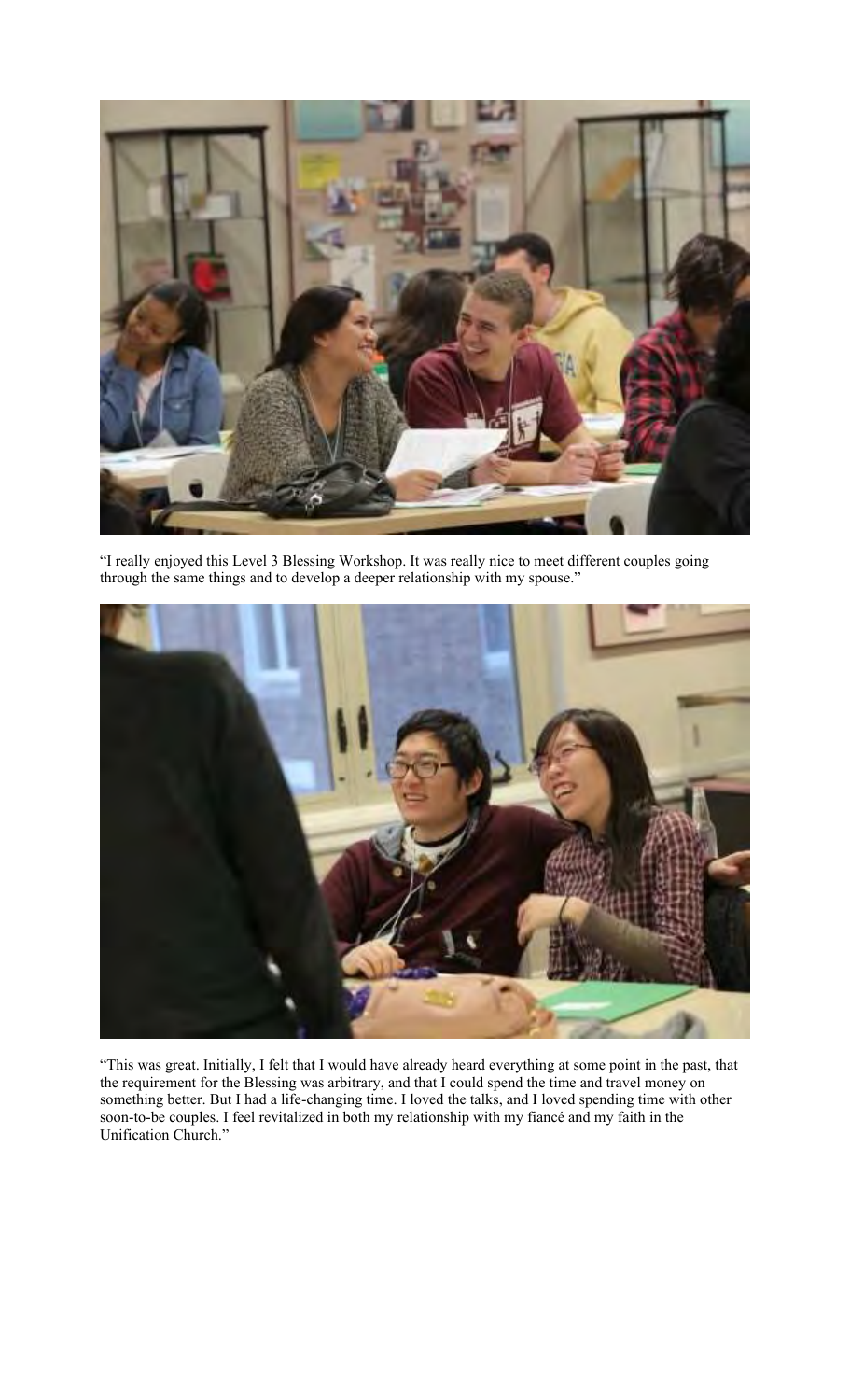

"I had a wonderful experience at this Blessing workshop. The content was extremely relevant and useful, even when it didn't yet apply to us. There were many things that I had wished to discuss before, but didn't know how to approach the topic, or simply needed to have validated and reaffirmed. I felt that all the presenters were sincerely offering their real and practical experience. I also really valued the time to get to know other couples; it creates a sense of unity and bonding within our Blessing group, which in turn gave me a great sense of the beauty and potential of our movement's future."



"My impression is that our church as a movement believes in and celebrates couples receiving the Blessing. It is the beginning of new families, growth, struggles, and victories centered on our faith and love for God and True Parents. Navigating through it is a big deal and it won't always be easy. So I'm grateful that we've had this opportunity to receive guidance and tools, as well as meet other couplesho will be going through it as well."